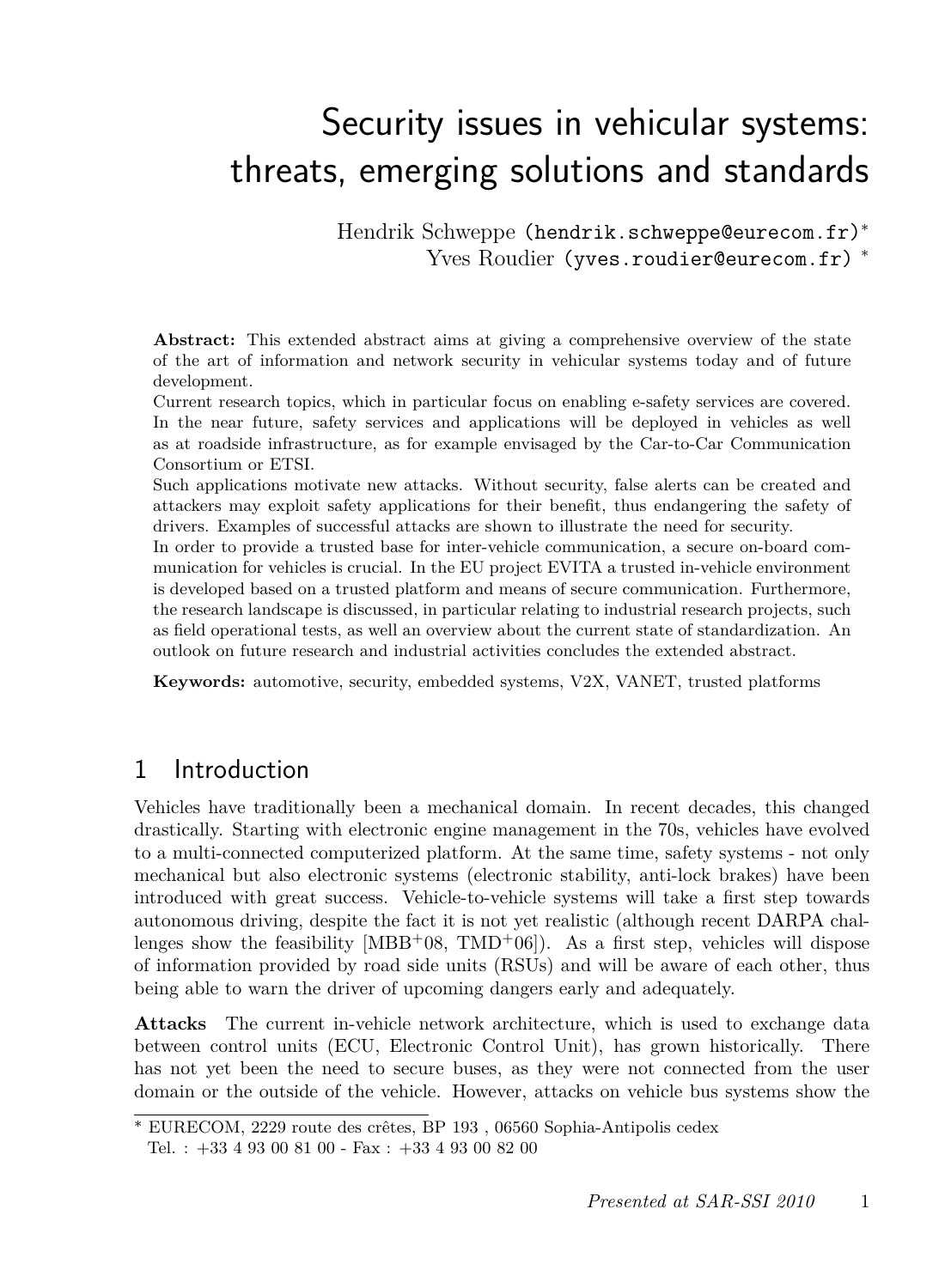severe impact an attack may have  $[KCR<sup>+</sup>10]$ . Similar experiments have been conducted earlier by [HKD08]. The roadside infrastructure already in place today, namely the TMC system [TMC] for traffic management and tolling systems, has been target to successful attack experiments. In 2007, Barisani and Bianco showed how TMC over RDS may be manipulated with limited effort [BB07]. In 2008, Nate Lawson demonstrated weaknesses of the California FasTrak tolling system [Law08]. Both attacks were based on reverse engineering and revealed that no cryptographic security was present in the systems.

### 2 Vehicle Security

After the first cooperative vehicle-to-vehicle communication systems were successfully tested  $[FFH+04]$ , the need for certain security has become evident, as attacks on safety functions may possibly be fatal. The SeVeCOM project took up this need and conducted several experiments. It turned out that certificates, that are needed for communication partners to authenticate remote vehicles, caused the main overhead. Thus, the choice of cryptography fell to ECC, which features a small key size but offers the same security level as RSA using longer keys  $[EBH^+06]$ . There has been some research on the optimization of radio channel usage, e.g., by intelligently omitting certificate data if possible[Pap09].

**In-Vehicle Security** Although it is mentioned in many preceding projects that invehicle security systems must eventually establish the necessary trust for cooperative applications [Kun08, EB06, GFL+07], none of these projects has investigated possible solutions and the implications of a secure in-vehicle platform. The EU project EVITA aims at exactly this: provide security and trust already inside the vehicle. Already at sensor-level it is necessary to add security measures, because in-car data will possibly activate vehicle-to-vehicle applications.Thus internal messages, such as "airbag deployed" or "emergency brake", can cause warning messages to be broadcasted outside the vehicle. We have adapted attacker models and combined these with attack probabilities and possible impact of successful attacks. Using this model, we have been able to identify security requirements for individual components of the car  $[RWW<sup>+</sup>09]$ . We use an approach to secure in-vehicle communication by providing a trusted platform: a small, integrated hardware security module. This does not only enable platform integrity but is used to securely store cryptographic material and to perform accelerated cryptographic operations. The security architecture provides the building block for all further communication and interaction [AEKH<sup>+</sup>10]. Furthermore, communication protocols used in the vehicle are customized to hold a security payload. Depending on the security requirements of an application, strong or weak cryptography is used to enable authenticity, integrity and confidentiality. As the vehicle is intrinsically an embedded domain and very sensitive to additional cost, additional overhead caused by security payload must be kept to a minimum.

**Field Trials** There exist so-called Field Operational Tests (FOTs) to evaluate the feasibility and performance of vehicular communication. In FOTs, a number of vehicles is equipped with on-board systems and is operated in a specific area with RSUs. In all current FOTs, foremost the German project simTD, cryptographic security is applied. In simTD, a public key infrastructure for long-term identity as well as short-term identities, which provide pseudonymity, are established and operated [BSM+09].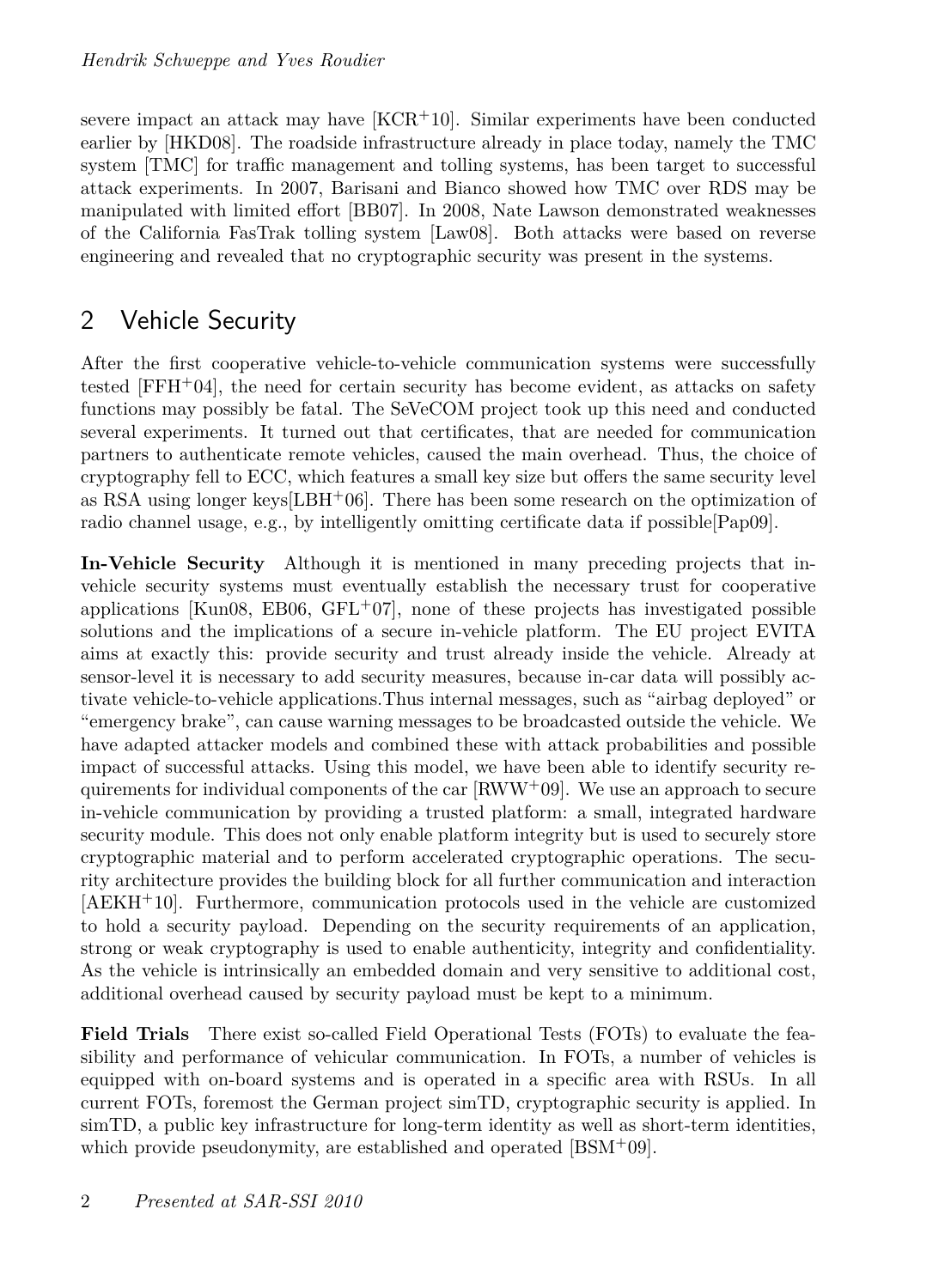## 3 Outlook

In the scope of EVITA, it is envisioned to associate in-vehicle security systems together with external communication and corresponding safety applications, as well as provide a base for future projects concerned with in-vehicle security. The EU project OVER-SEE focuses on secure vehicle runtime environments  $\left[GHR^+09\right]$  and the German project SEIS is going to implement the Internet Protocol (IP) into automotive on-board network architectures [GHM<sup>+</sup>10].

The outcome of FOTs will largely influence standardization and industrial feasibility. The European Commission has issued a mandate, covering vehicular communication and applications, to the standardization bodies ETSI and CEN [Com09b]. In the United States, VII<sup>1</sup> projects have already resulted in the IEEE WAVE standards [Dep09], which is used in a modified form for european FOTs and is therefore likely to be acknowledged by standardization. Apart from vehicle-to-vehicle systems, the emergency eCall system [Com09a] is going to be mandatory for new vehicles. We are going to see more and more integration of communication hard- and software into vehicles in the coming years, which demands for increased security awareness.

#### References

|            | [AEKH <sup>+</sup> 10] Ludovic Apvrille, Rachid El Khayari, Olaf Henniger, Yves Roudier, Hendrik<br>Schweppe, Herve Seudié, Benjamin Weyl, and Marko Wolf. Secure automo-<br>tive on-board electronics network architecture. In FISITA'10, World Auto-<br>motive Congress, 30 May-4 June, 2010, Budapest, Hungary, 2010.          |
|------------|-----------------------------------------------------------------------------------------------------------------------------------------------------------------------------------------------------------------------------------------------------------------------------------------------------------------------------------|
| [BB07]     | Andrea Barisani and Daniele Bianco. Hijacking RDS-TMC traffic information<br>signals. The Phrack Magazine, $64(5)$ , May 2007.                                                                                                                                                                                                    |
| $[BSM+09]$ | Norbert Bißmeyer, Hagen Stübing, Manuel Mattheß, Jan Peter Stotz, Julian<br>Schütte, Matthias Gerlach, and Florian Friederici. simTD Security Archi-<br>tecture: Deployment of a Security and Privacy Architecture in Field Opera-<br>tional Tests. 7th ESCAR Embedded Security in Cars Conference, Düsseldorf,<br>November 2009. |
| [Com09a]   | The European Commission. $e$ Call – saving lives through in-vehicle commu-<br>nication technology. online, factsheet 49, August 2009.                                                                                                                                                                                             |
| [Com09b]   | The European Commission. $M/453$ EN standardisation mandate addressed<br>to CEN, CENELEC and ETSI in the field of information and communica-<br>tion technologies to support the interoperability of co-operative systems for<br>intelligent transport in the european community, October 2009.                                   |
| [Dep09]    | US Department of Transportation. Family of standards for<br>in vehicular environments (WAVE).<br>wireless<br>online:<br>access<br>http://www.standards.its.dot.gov/fact_sheet.asp?f=80, September 2009.                                                                                                                           |
| [EB06]     | Thomas Eymann and Michael Busse. Deliverable D1.2-12 Security and Fire-<br>wall concepts for gateways. Technical report, EASIS-Project, 2006.                                                                                                                                                                                     |

<sup>1</sup> Vehicle Infrastructure Integration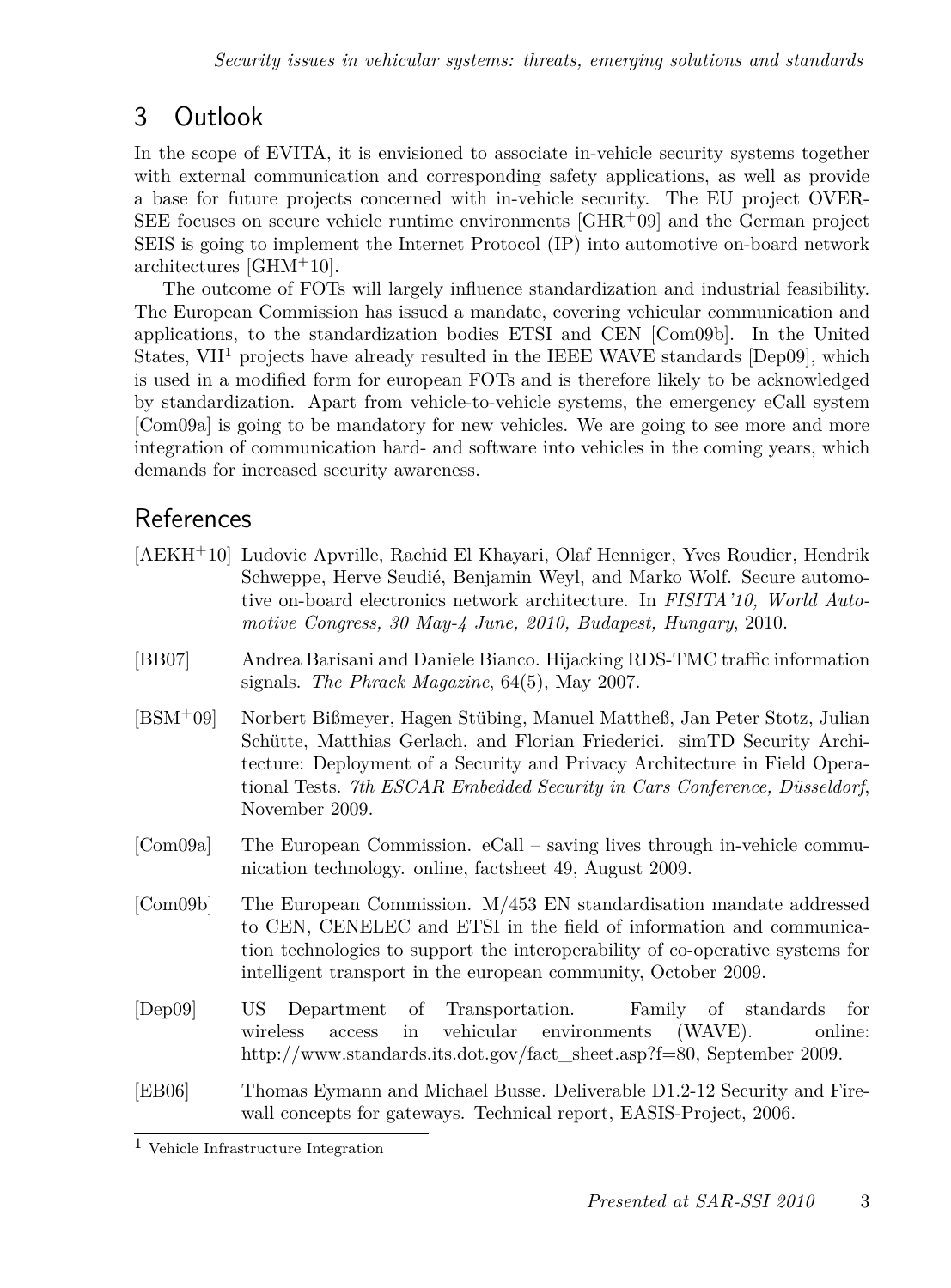- [FFH<sup>+</sup>04] Andreas Festag, Holger Füßler, Hannes Hartenstein, Amardeo Sarma, and Ralf Schmitz. Fleetnet: Bringing car-to-car communication into the real world. In *Proceedings of 11th World Congress on ITS, Nagoya, Japan*, 2004.
- [GFL<sup>+</sup>07] Matthias Gerlach, Andreas Festag, Tim Leinmüller, Gabriele Goldacker, and Charles Harsch. Security architecture for vehicular communication. In *Fourth International Workshop on Intelligent Transportation (WIT2007)*, 2007.
- [GHM<sup>+</sup>10] Michael Glass, Daniel Herrscher, Herbert Meier, Martin Plastowski, and Peter Schoo. SEIS - security in embedded ip-based systems. ATZ elektronik worldwide 1/2010, p. 36, 01 2010.
- [GHR<sup>+</sup>09] André Groll, Jan Holle, Christoph Ruland, Marko Wolf, Thomas Wollinger, and Frank Zweers. OVERSEE a secure and open communication and runtime platform for innovative automotive applications. *7th ESCAR Embedded Security in Cars Conference, Düsseldorf*, November 2009.
- [HKD08] Tobias Hoppe, Stefan Kiltz, and Jana Dittmann. Security threats to automotive can networks — practical examples and selected short-term countermeasures. In *SAFECOMP '08: Proceedings of the 27th international conference on Computer Safety, Reliability, and Security*, pages 235–248, Berlin, Heidelberg, 2008. Springer-Verlag.
- [KCR<sup>+</sup>10] Karl Koscher, Alexei Czeskis, Franziska Roesner, Shwetak Patel, Tadayoshi Kohno, Stephen Checkoway, Damon McCoy, Brian Kantor, Danny Anderson, Hovav Shacham, and Stefan Savage. Experimental security analysis of a modern automobile. In *31st IEEE Symposium on Security and Privacy*, volume 31, 2010.
- [Kun08] Antonio Kung (Ed.). Security architecture and mechanisms for V2V / V2I. Technical Report Deliverable D2.1, Sevecom Project, 2008.
- [Law08] Nate Lawson. Highway to hell: Hacking toll systems. *Blackhat USA*, 2008.
- [LBH<sup>+</sup>06] Tim Leinmüller, Levente Buttyan, Jean-Pierre Hubaux, Frank Kargl, Rainer Kroh, Panos Papadimitratos, Maxim Raya, and Elmar Schoch. SEVECOM - secure vehicle communication. In *Proceedings of IST Mobile Summit 2006*, 2006.
- [MBB<sup>+</sup>08] Michael Montemerlo, Jan Becker, Suhrid Bhat, Hendrik Dahlkamp, Dmitri Dolgov, Scott Ettinger, Dirk Haehnel, Tim Hilden, Gabe Hoffmann, Burkhard Huhnke, Doug Johnston, Stefan Klumpp, Dirk Langer, Anthony Levandowski, Jesse Levinson, Julien Marcil, David Orenstein, Johannes Paefgen, Isaac Penny, Anna Petrovskaya, Mike Pflueger, Ganymed Stanek, David Stavens, Antone Vogt, and Sebastian Thrun. Junior: The stanford entry in the urban challenge. *Journal of Field Robotics*, 25(9):569–597, 2008.
- [Pap09] Panos Papadimitratos. Secure vehicular communication systems: Towards deployment. *CAST Workshop on Mobile Security for Intelligent Cars*, 2009.